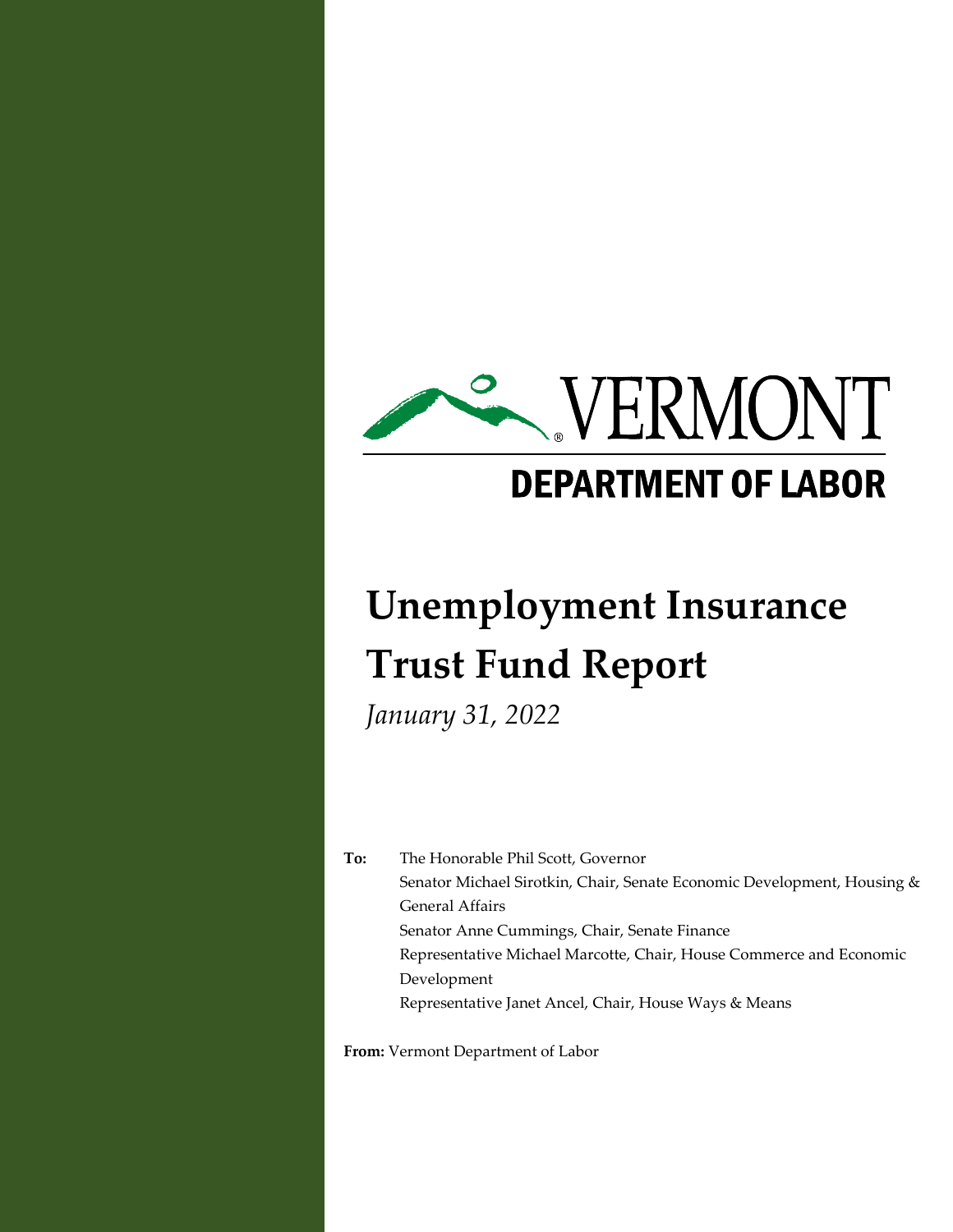## **Introduction**

In partnership with the U.S. Department of Labor's Employment and Training Administration (ETA), the Vermont Department of Labor (VDOL or Department) maintains a statistical model used for forecasting Vermont's Unemployment Insurance (UI) Trust Fund (TF) net<sup>1</sup> balance. This analytical tool is effective in long-run assessments of the overall flow of monies into and out of the UITF. It is also useful in determining the incremental impact of proposed policy changes.

This report and accompanying analysis of the UITF is completed in fulfillment of State law. "On or before January 31 of each year, the Commissioner (of labor) shall submit to the Governor and the Chairs of the Senate Committee on Economic Development, Housing and General Affairs and on Finance and the House Committees on Commerce and Economic Development and on Ways and Means a report covering the administration and operation of this chapter during the preceding calendar year. The report shall include a balance sheet of the moneys in the Fund and data as to probable reserve requirements based upon accepted actuarial principles, with respect to business activity, and other relevant factors for the longest available period." 21 V.S.A. § 1309.

## **Technical Notes**

As of the date of this report, the Vermont and United States' economies are in a period of slow, steady recovery from the recent recession precipitated by a global health pandemic. Even after nearly two years, the continued level of disruption in all facets of daily living due to COVID-19 is readily apparent. There is still much uncertainty surrounding this economic recovery. Any continued form of economic recovery will depend on an abatement to the global health concerns related to COVID-19. For this forecast, it is **assumed** (not projected) that:

- the winter of 2021-2022 will be a pause to health and economic progress;
- the spring of 2022 will represent a transition from a pandemic to an endemic and the beginning of a more robust economic recovery.

It should also be noted that benefits are modeled as total cost at the state level to the UITF. This does not equal total benefits paid out by VDOL as some benefits that are paid by VDOL are ultimately covered by a reimbursement to VDOL from the federal government. Federally funded benefit programs are out of scope for this report as they are covered by federal dollars and do not impact the state trust fund.

<sup>&</sup>lt;sup>1</sup> The ETA UITF model currently functions as a 'net' concept in that the individual UI accounts (loan account, cash account, etc.) are rolled up into a net concept. Out of model analysis is necessary to decipher model results.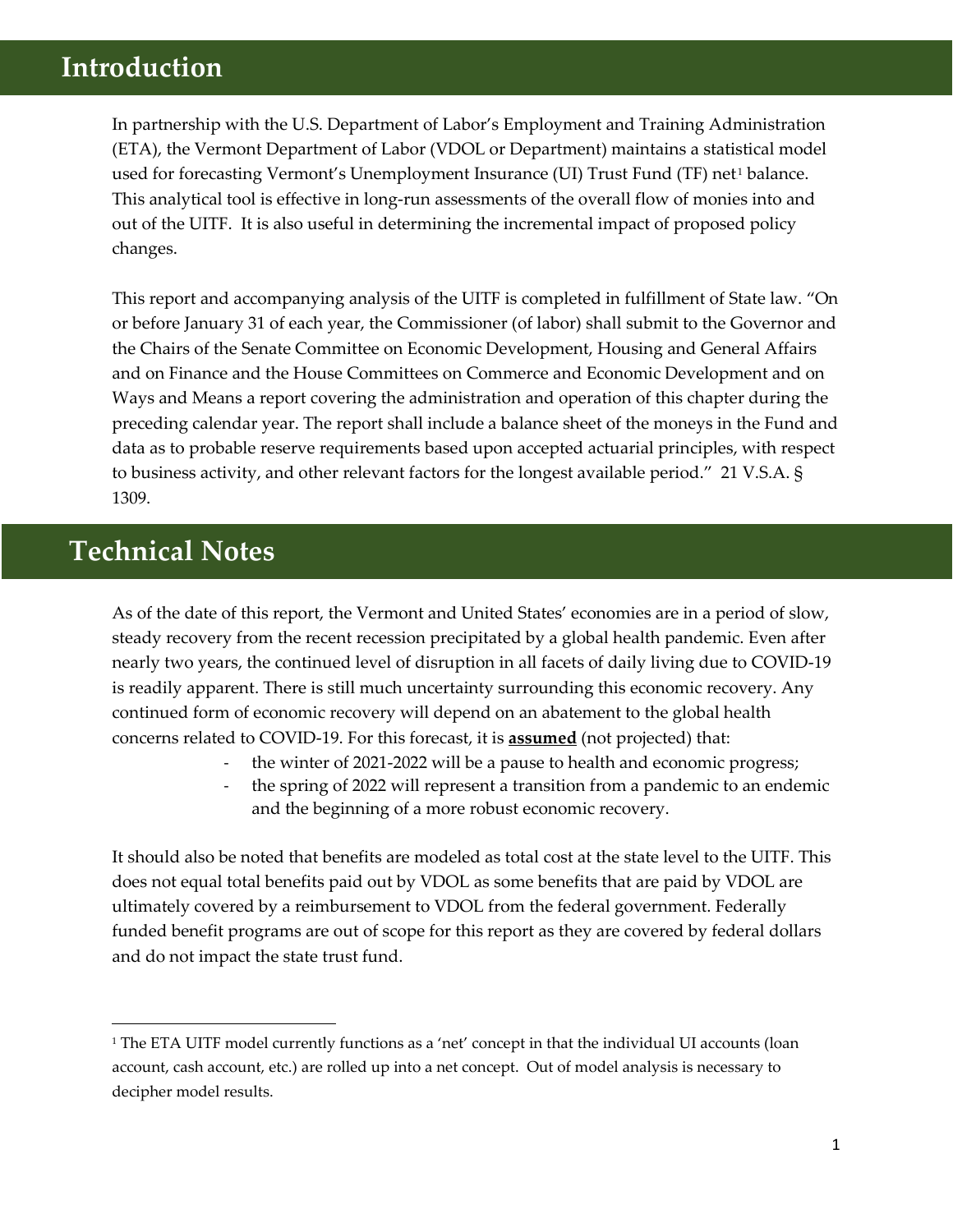This report is based on the best available data at the time of issuance. Calendar year 2021 data is still being processed so all 2021 data in this report are estimated.

# **Summary of the "Grand Bargain"**

The laws surrounding UI were overhauled in the 2010 legislative session due to Vermont's diminishing, and ultimately negative, UITF balance. These changes are frequently referred to as the "Grand Bargain." The foundation of the reform's effort was to balance the impacts to

employers and UI claimants. The largest impact to employers was the increase in the employers' taxable wage base. The taxable wage base was increased from \$8,000 to \$10,000 in 2010; to \$13,000 in 2011; and to \$16,000 in 2012. For this measure, the General Assembly created three triggers that tied future adjustments of the taxable wage base to economic factors. The first provided for the taxable wage base to index upward annually by the same percentage as the annual average wage once the UITF had a balance greater than zero and all Title XII loans were repaid.<sup>2</sup> Indexing of the taxable wage base commenced January 1, 2015 with an increase in the taxable wage base from \$16,000 to \$16,400. The taxable wage base increased to \$16,800 in 2016, \$17,300 in 2017, and to \$17,600 in 2018. The second trigger took effect upon return to Tax Rate Schedule III in 2018 when the taxable wage base was reduced by \$2,000 to \$15,600. In 2019, the taxable wage base resumed indexing and was increased to \$16,100. The third trigger took

| <b>Taxable Wage Base</b> |          |  |  |  |  |
|--------------------------|----------|--|--|--|--|
| 2009                     | \$8,000  |  |  |  |  |
| 2010                     | \$10,000 |  |  |  |  |
| 2011                     | \$13,000 |  |  |  |  |
| 2012                     | \$16,000 |  |  |  |  |
| 2013                     | \$16,000 |  |  |  |  |
| 2014                     | \$16,000 |  |  |  |  |
| 2015                     | \$16,400 |  |  |  |  |
| 2016                     | \$16,800 |  |  |  |  |
| 2017                     | \$17,300 |  |  |  |  |
| 2018                     | \$17,600 |  |  |  |  |
| 2019                     | \$15,600 |  |  |  |  |
| 2020                     | \$16,100 |  |  |  |  |
| 2021                     | \$14,100 |  |  |  |  |
| 2022                     | \$15,500 |  |  |  |  |

effect upon return to Tax Rate Schedule I in 2021 when the taxable wage base was reduced by \$2,000 to \$14,100. No indexing occurs in the year in which the second and third triggers are met. In January 2022, the taxable wage base resumed indexing and was increased 9.8% to \$15,500.

#### **Additional 2010 Reforms Relating to Employers:**

- Increased late filing penalties from \$35 to \$100, and provided that employer accounts could not be relieved when untimely or inaccurate reporting led to an overpayment of benefits.
- Establishment of a misclassification penalty of up to \$5,000 for each improperly classified worker. In addition, provided that an employer found to have misclassified workers would also be prohibited from contracting with the State for up to three years.

<sup>2</sup> Vermont had borrowed \$77.7 million from the U.S. Department of Labor through a Title XII loan between February 2010 and April 2011. The VDOL repaid the federal loan in full by July 1, 2013; 18 months ahead of the earliest projected pay-off date.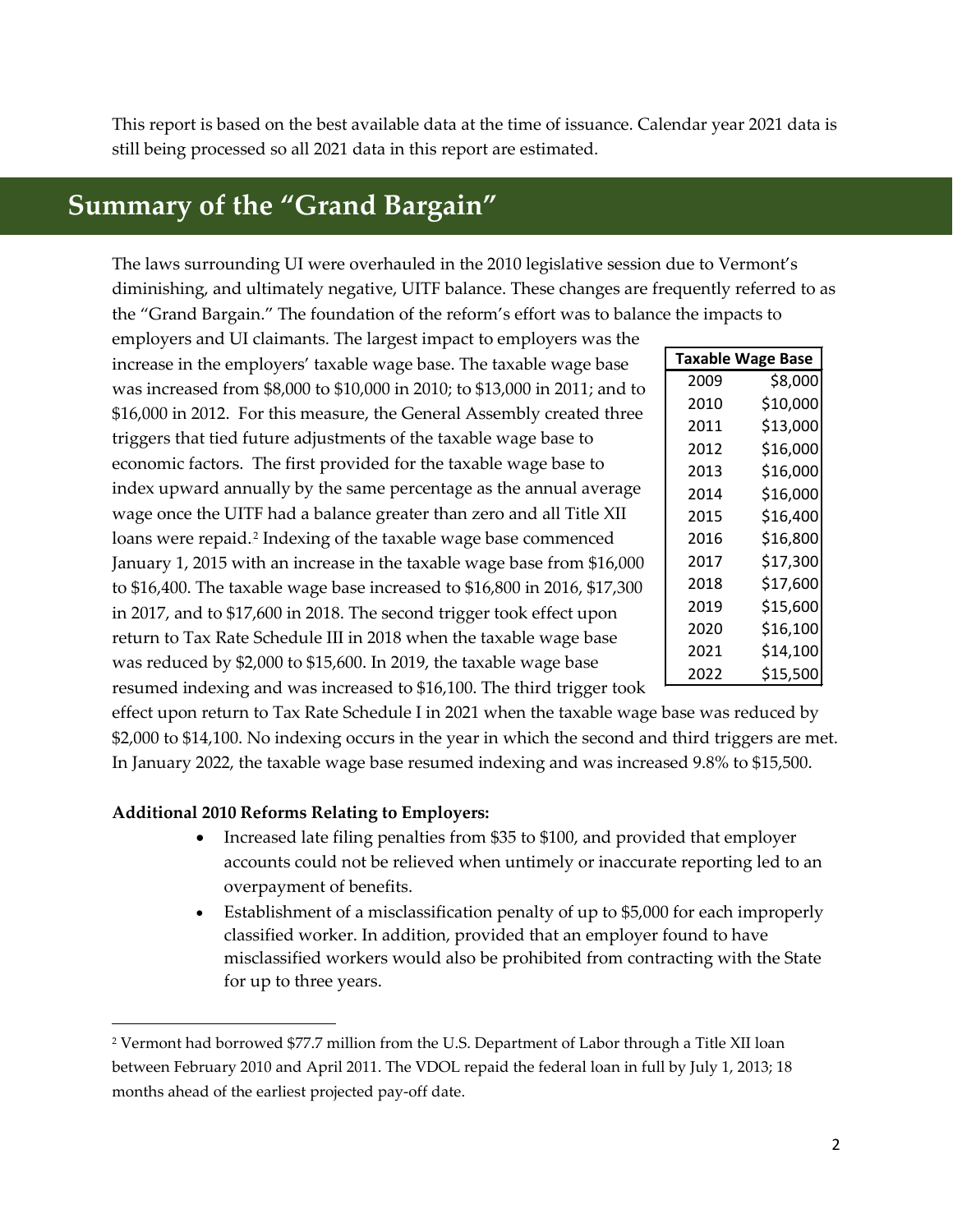• Shortened time period for timely reporting of new hire information from 20 to 10 days.

#### **Additional 2010 Reforms Relating to UI Claimants:**

- Modification to the maximum benefit amount payable in a benefit year. The new formula established that a claimant would be eligible for an amount equal to 26 weeks times their weekly benefit amount or 46% of the base period wages, whichever is less.
- Capped maximum benefit amount (to 23 weeks) for a worker found to have separated from his or her last employer due to misconduct.
- Exclusion of usable wages for claimants found to have caused their own separation from employment due to gross misconduct (as determined by the Department).
- Capped the weekly benefit amount (WBA) at \$425 and tied the annual adjustment of the maximum weekly benefit amount (MWBA) to economic factors.
	- When the UITF balance is greater than zero and all Title XII loans repaid, the MWBA will be adjusted by a percentage equal to the percentage change during the preceding calendar year in the statewide average weekly wage. As projected, indexing commenced in July 2014.
	- Effective the first Sunday in July, upon return to Tax Rate Schedule III, the MWBA for all new initial claims will be equal to 57% of the statewide annual average weekly wage, returning the MWBA to its position prior to the reform relative to the average wage. This occurred in 2018 when the MWBA was set to \$498 per week. The indexing of the MWBA, as described above, resumed in 2019 with an increase to \$513 per week.
- Increase in the maximum number of weeks that can be disqualified when it has been determined a claimant was discharged.
- Established that severance pay shall always be considered disqualifying.
- Implemented a one-week waiting period with an effective date of July 1, 2012. This waiting period did not change the WBA a claimant will receive but did delay the payment of their first week of benefits. The required one-week waiting period ended on July 1, 2017.

In addition to these measures, the Vermont Department of Labor also established a work search requirement for individuals with a return-to-work date greater than 10 weeks. As a result of these changes, both employers and UI claimants have shared in Vermont's unemployment insurance reform. While these represent the most substantial changes to UI laws, there have been more recent adjustments, including an increase in the statutory Disregarded Earnings.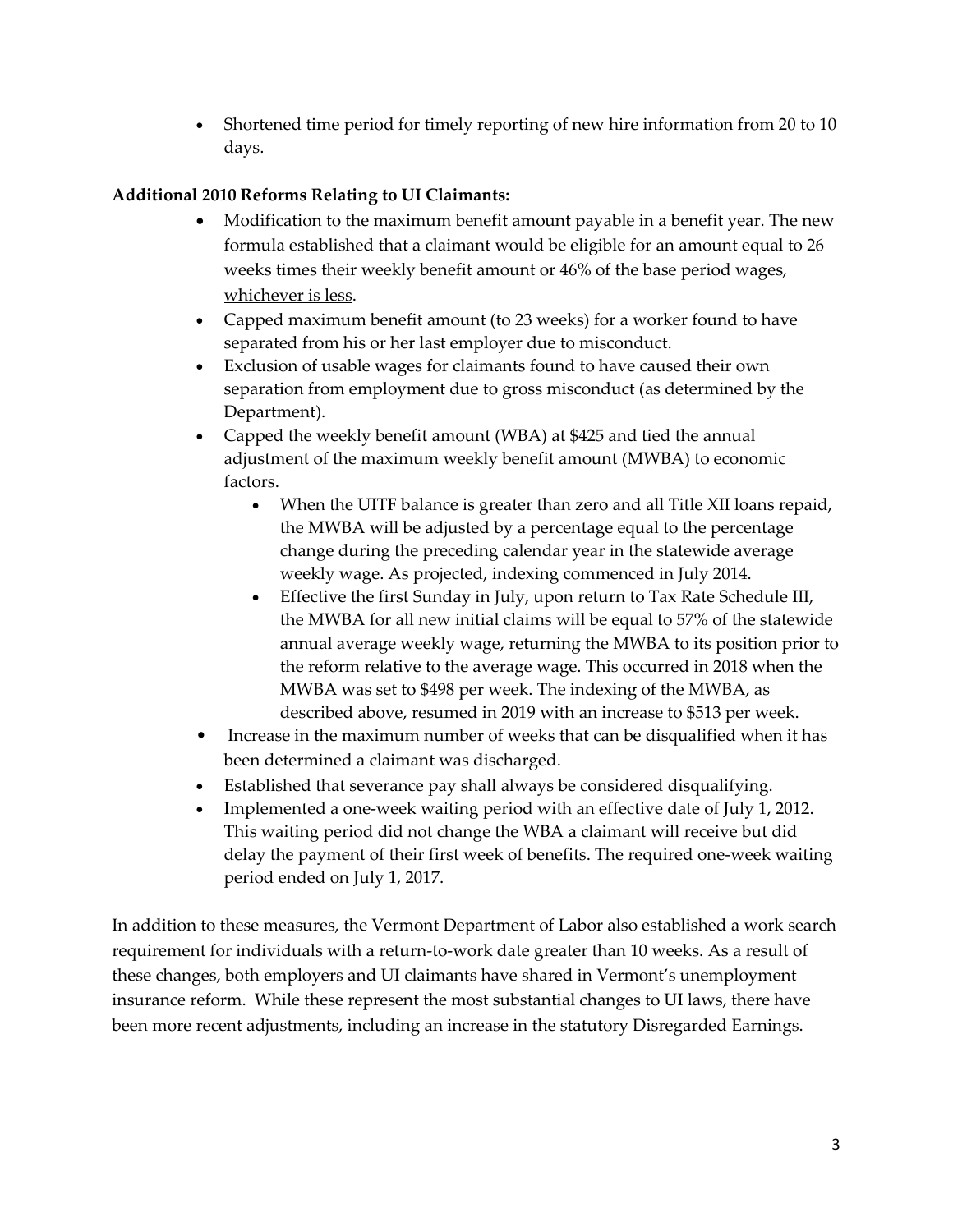## **Recent Changes to Unemployment Insurance**

During the 2014 legislative session, the Disregarded Earnings was increased from 30% to 50% of an individual's weekly wage. This provision is designed to encourage UI claimants to accept less than-full-time jobs while remaining eligible for at least a portion of their unemployment benefits.

In calendar year 2020, substantial amendments were made to the UI Program. Beginning in July 2020, the Short-Time Compensation Program, otherwise known as STC, was placed in a period of dormancy. With the increase in the Disregarded Earnings mentioned above, the STC Program became redundant as most eligible UI claimants could earn more money filing traditional partial UI utilizing the 50% disregard than being on an approved STC plan.

More importantly, in 2020 the State made substantial changes to UI eligibility to combat the COVID-19 pandemic. In Act 91 of the 2020 legislative session, the UI Chapter was amended to allow individuals to quit a job because of a COVID-19 qualifying scenario, including because the individual was diagnosed with COVID-19 or was asked to quarantine at the recommendation of a healthcare provider, the individual needed to care for a family member that was diagnosed or was asked to quarantine at the recommendation of a healthcare provider, the individual was placed in an unreasonable risk of exposure at the place of employment, or the individual needed to care for a child under the age of 18 because the child's school or child care had closed due to a public health emergency related to COVID-19. The provisions in Act 91 also provided for charge relief to employers due to layoffs related to COVID-19.

In Act 51 of the 2021 legislative session, the provisions outlined above in Act 91 were extended to allow for continued expansion of program eligibility for COVID-19 related separations. The expanded UI eligibility provisions expired on September 30<sup>th</sup>, 2021, the quarter after the expiration of Governor Scott's State of Emergency declaration. In addition, in order to protect against significant increases to employer UI tax contributions, the Department relieved employers of all 2020 benefit charges and allowed for continued charge relief for 2021 benefit charges for employers that applied for relief and attested that the claimant separation was related to COVID-19 and the employer offered the individual reemployment within a reasonable time of the end of the COVID-19 related separation reason. Finally, in computing the annual tax rate schedule, the Department was directed to remove calendar year 2020 from the calculation due to the significant disruption of COVID-19 related claims. This resulted in the 2021 tax rate schedule being set at Schedule III instead of Schedule V. Although this did slightly mitigate the impact of the UI tax increase on employers, many businesses across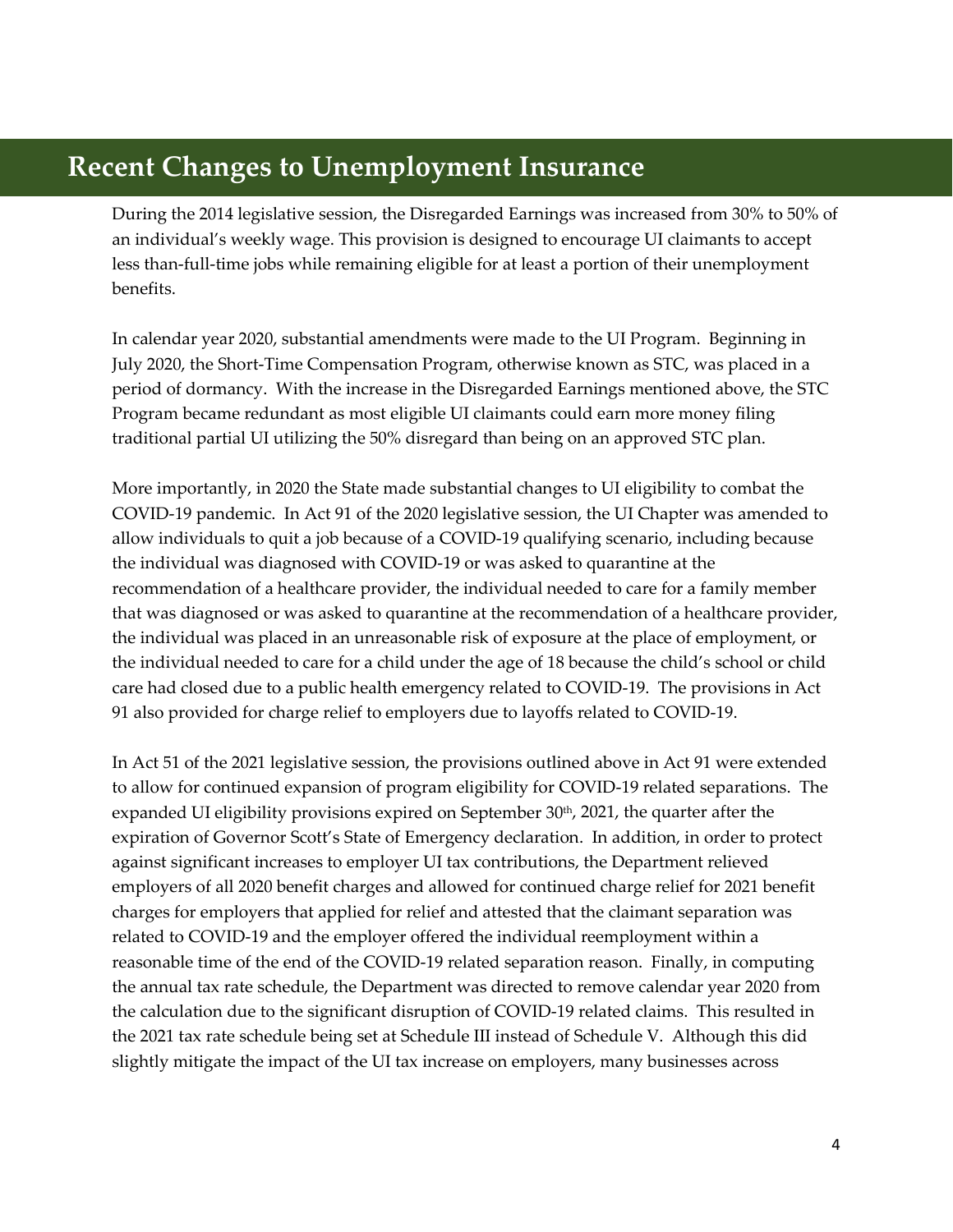Vermont still saw a significant increase in UI tax rates due to the Schedule increase with many employers' tax rates doubling.

In addition, the Department was directed to provide an additional \$25-dollar supplemental benefit to UI claimants beginning in October 2021 and lasting until \$100 million in supplemental benefits was paid out. After the passage of Act 51, the Department was informed by the U.S. Department of Labor (USDOL) that the design of the supplemental benefit was out of compliance with federal program requirements. As such, the Department has no intention of implementing this supplemental benefit as currently designed in Act 51.

Lastly, the Department continued administration of the additional federal CARES Act related programs in response to the COVID-19 pandemic. The federal PEUC (Pandemic Emergency Unemployment Compensation), PUA (Pandemic Unemployment Assistance), and FPUC (Federal Pandemic Unemployment Compensation) programs were extended through the week ending September 4<sup>th</sup>, 2021.

Reminder regarding federal programs:

PEUC — The PEUC program authorized an additional 49 weeks of benefits to individuals who exhaust regular UI.

PUA — The PUA program authorized up to 79 weeks of unemployment benefits to individuals who were impacted by the COVID-19 pandemic and who were otherwise ineligible for the traditional UI Program.

FPUC — The FPUC program provided an additional \$300 per week (originally \$600 per week) to individuals who were eligible and received benefits under one of the above unemployment insurance programs.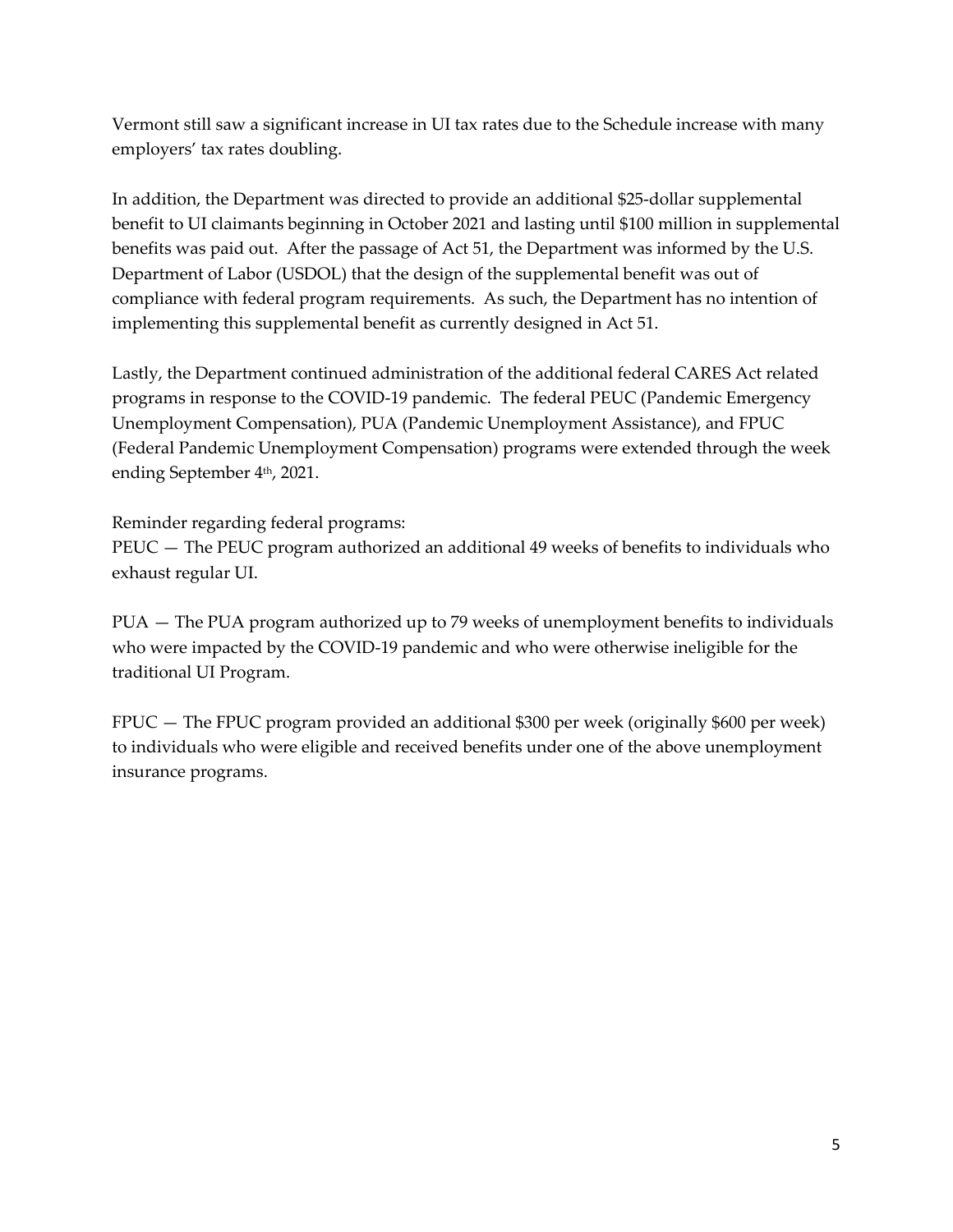# **2021 UI Statistical Information**



| <b>UI</b> Program | <b>Initial Claims</b><br><b>Filed</b> | Continued<br><b>Claims Filed</b> | <b>Number of Payments</b><br>Made                        | <b>Total Dollars Paid Out</b> |  |
|-------------------|---------------------------------------|----------------------------------|----------------------------------------------------------|-------------------------------|--|
| <b>Regular UI</b> | 48.178                                | 365.074                          | 269.508                                                  | \$108,529,004.00              |  |
| <b>PEUC</b>       | 10.476                                | 317.059                          | The information provided above is preliminary data until |                               |  |
| <b>PUA</b>        | 8,336                                 | 273,205                          | annual reports are completed and is subject to change.   |                               |  |

| <b>Unemployment Insurance Field Audits</b>  |               |  |  |  |
|---------------------------------------------|---------------|--|--|--|
| <b>Individual Claim Investigations</b>      | $\approx 600$ |  |  |  |
| Individual Misclassification Investigations | 298           |  |  |  |
| <b>Employer Audits Completed</b>            | 78            |  |  |  |

\*\* It is important to note that the Department UI field auditors were assigned to claims processing throughout calendar year 2020 and the first half of calendar year 2021. The staff helped in reviewing and processing tens of thousands of claims during that period for proper UI eligibility and potential fraud.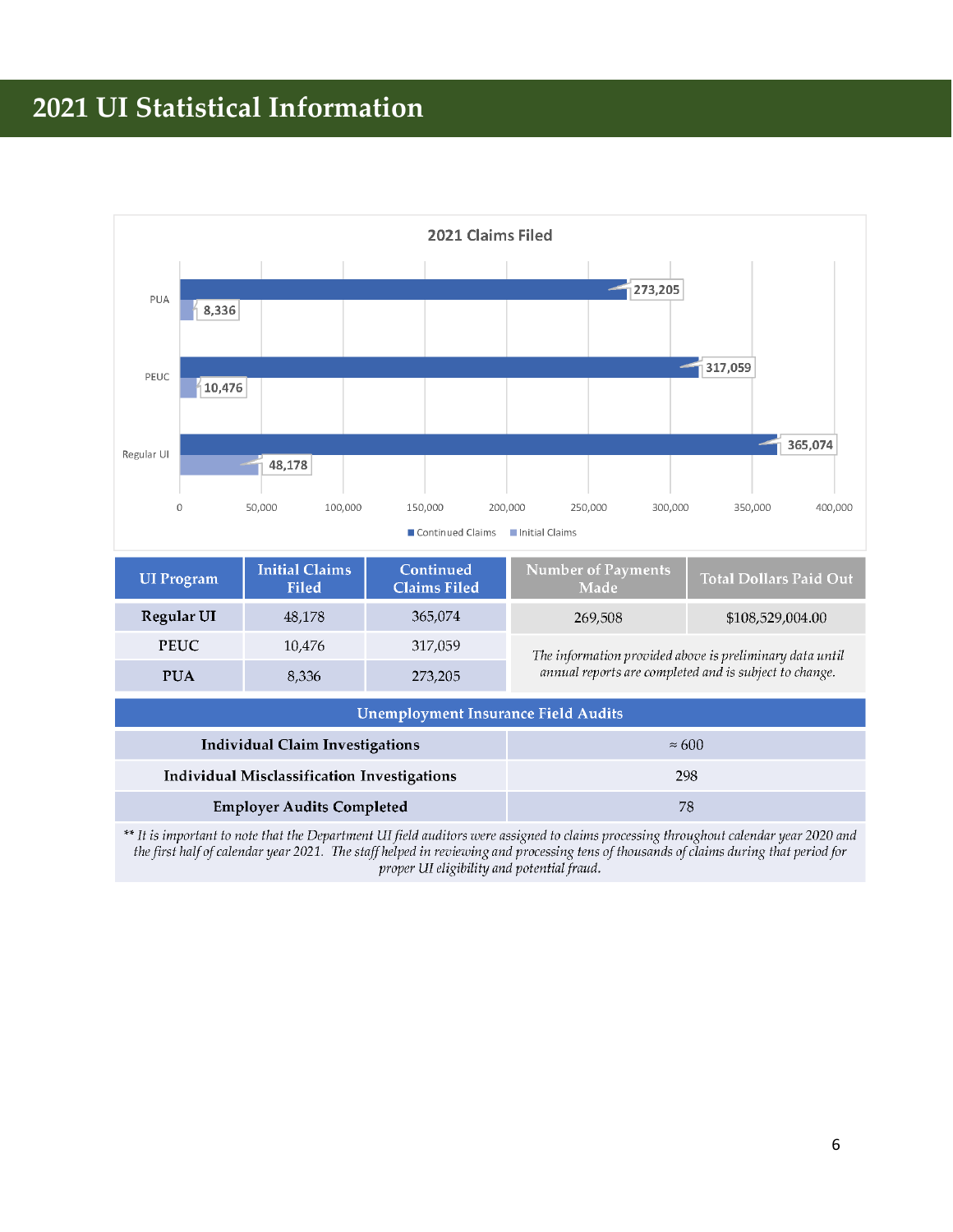# **Recent History of the UI TF Balance**

From the period of 2001 to 2010, Vermont's UITF's annual debits exceeded their credits. As depicted in graph below, the State went from having a positive UITF balance in 2001 of \$300.4 million to a negative balance of -\$40.6 million by 2010. This required the State to borrow money from the U.S. Federal Government and cover its debts through a Title XII loan. The Title XII loan amount increased to \$77.7 million in 2011 due to a shortage of cash in the first quarter of that year. Due to the changes in the State's UI laws (see section on the "Grand Bargain" above) and improved economic conditions, 2011 was net positive in that more cash was collected in contributions than was paid out in the form of UI benefits. This was the first time since 2001 that the UITF had experienced a net positive contribution to benefit ratio. This positive accrual trend established in 2011 continued annually through 2019. 2020 started the year with an estimated preliminary UITF balance of \$510.9 million. Ultimately, this balance would be a local high as early 2020 saw the start of a significant economic downturn caused by COVID-19. With a yearending balance of \$238.7 million, CY2020 saw a decline of \$272.1 million or 53.3% from the UITF. While this is a significant reduction, the State of Vermont neither borrowed money nor added federal relief monies to the UITF. It is believed that 19 states have at some point borrowed federal money and over 30 states had added federal relief money directly into their state trust funds. Current estimates put Vermont's UITF year-ending balance for CY2021 at \$236.7 million which would be a net decline of \$2.1 million or 0.9% over the most recent twelve months.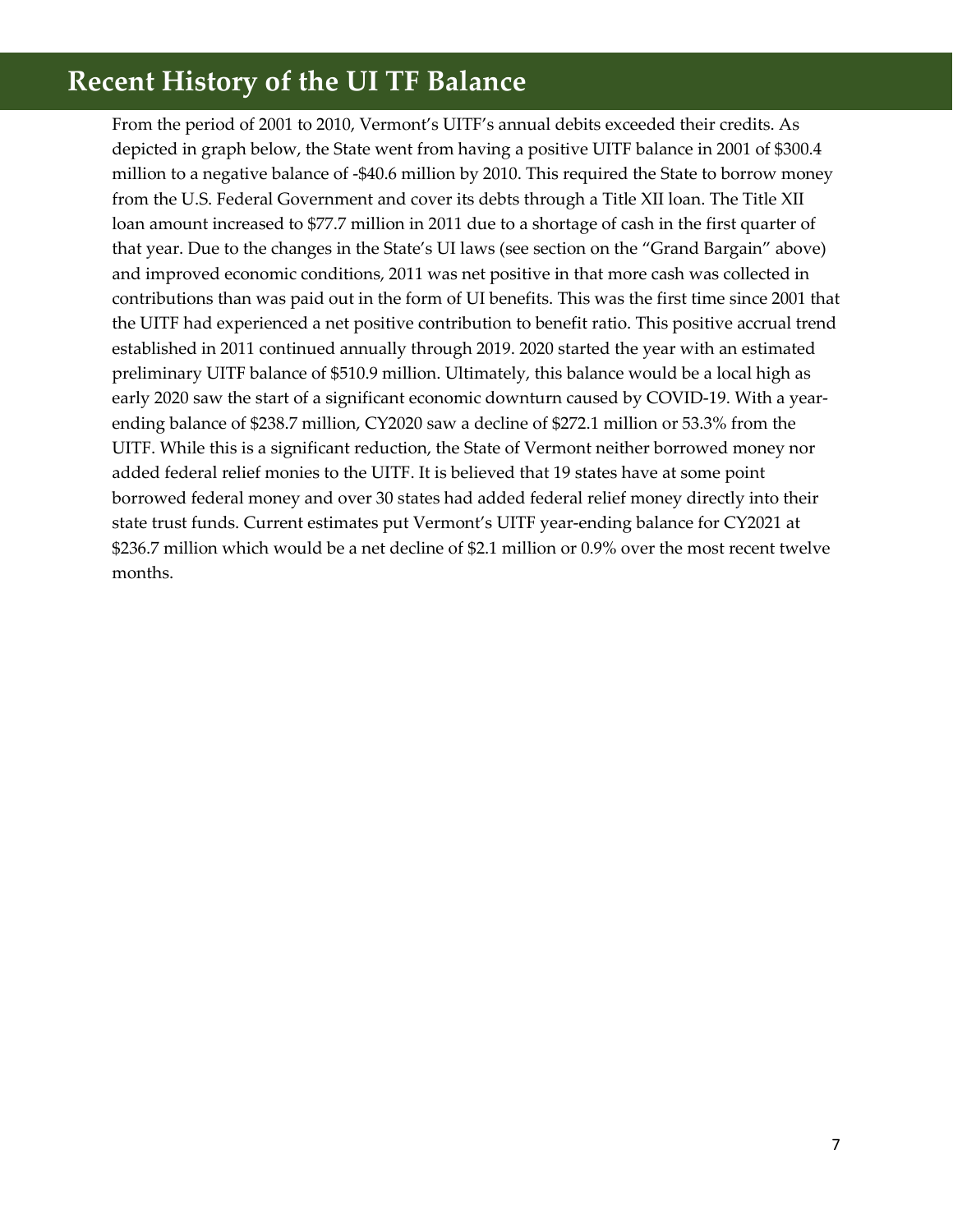

### **January 2021 Model Forecast**

The level of contributions is governed by the tax rate schedule in effect for Vermont employers. The tax rate schedule is determined annually in July via a calculation considering both the historical utilization of the fund and the current fund balance. There are five tax rate schedules – level five or "V" is the highest. In July 2020, the tax rate schedule migrated from tax rate schedule III to tax rate schedule I - the lowest of the five. Based on a historic level of benefit payouts in CY2020 (~\$387.4M), the tax rate schedule would have gone from the lowest tax rate schedule (I) to the highest (V) in July 2021 but for legislative intervention. As described above, the annual tax rate schedule calculation can now ignore CY2020 which in 2021 resulted in tax rate schedule III going into effect. The forecast below captures this legislative change and the overall health of the trust fund.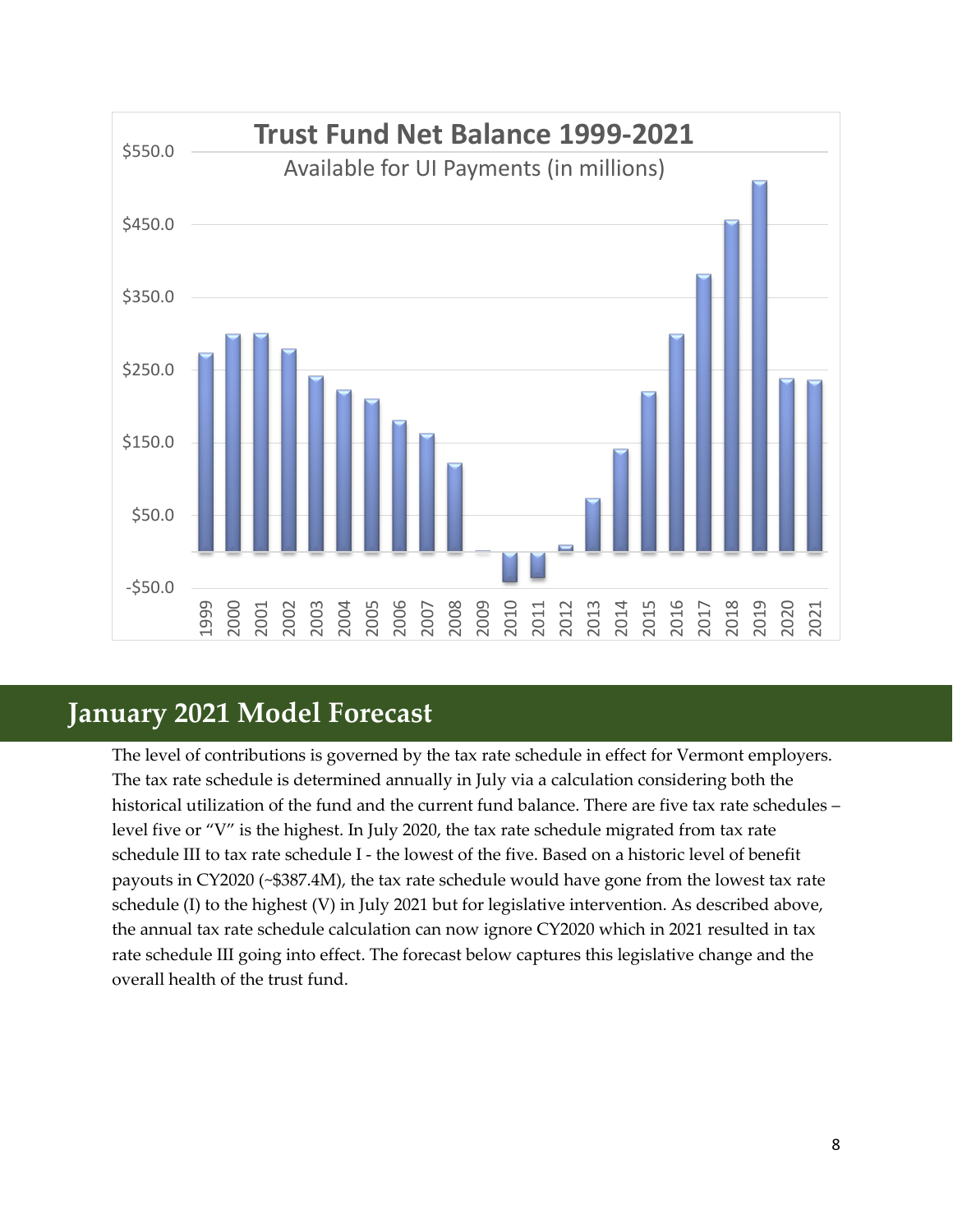|      | Maximum<br>Weekly | Regular<br><b>Benefits</b> | Taxable<br>Wage | Tax<br>Rate | Total<br>Contributions | End of Year<br><b>UITF Balance</b> |
|------|-------------------|----------------------------|-----------------|-------------|------------------------|------------------------------------|
| Year | <b>Benefit</b>    | (SM)                       | Base            | Schedule    | (SM)                   | \$M)                               |
|      | [a]               |                            | [b]             | [a]         |                        | [c]                                |
| 2020 | \$531             | \$387.4                    | \$16,100        |             | \$83.4                 | \$238.7                            |
| 2021 | \$583             | \$98.6                     | \$14,100        | Ш           | \$57.8                 | \$236.7                            |
| 2022 | \$595             | \$71.4                     | \$15,500        | Ш           | \$95.1                 | \$256.3                            |
| 2023 | \$619             | \$73.3                     | \$15,800        | Ш           | \$98.5                 | \$297.9                            |
| 2024 | \$643             | \$75.4                     | \$16,400        |             | \$86.6                 | \$318.4                            |
| 2025 | \$666             | \$77.6                     | \$14,400        |             | \$81.4                 | \$340.6                            |
| 2026 | \$689             | \$79.7                     | \$14,900        |             | \$85.1                 | \$360.3                            |
| 2027 | \$713             | \$81.5                     | \$15,400        |             | \$88.8                 | \$377.0                            |
| 2028 | \$735             | \$83.3                     | \$15,900        |             | \$92.6                 | \$396.4                            |
| 2029 | \$758             | \$87.5                     | \$16,400        |             | \$96.5                 | \$416.1                            |
| 2030 | \$781             | \$92.0                     | \$16,900        |             | \$100.5                | \$435.7                            |
| 2031 | \$805             | \$96.7                     | \$17,400        |             | \$104.7                | \$455.3                            |
| 2032 | \$830             | \$101.6                    | \$17,900        |             | \$108.9                | \$474.8                            |

#### **BASELINE - Unemployment Insurance (UI) Trust Fund (TF) Forecast - excludes Reimbursables**

Notes:

[a] annual determination in July

[b] annual determination in January

[c] includes interest

Prepared by E&LMI, VDOL



Jan-22